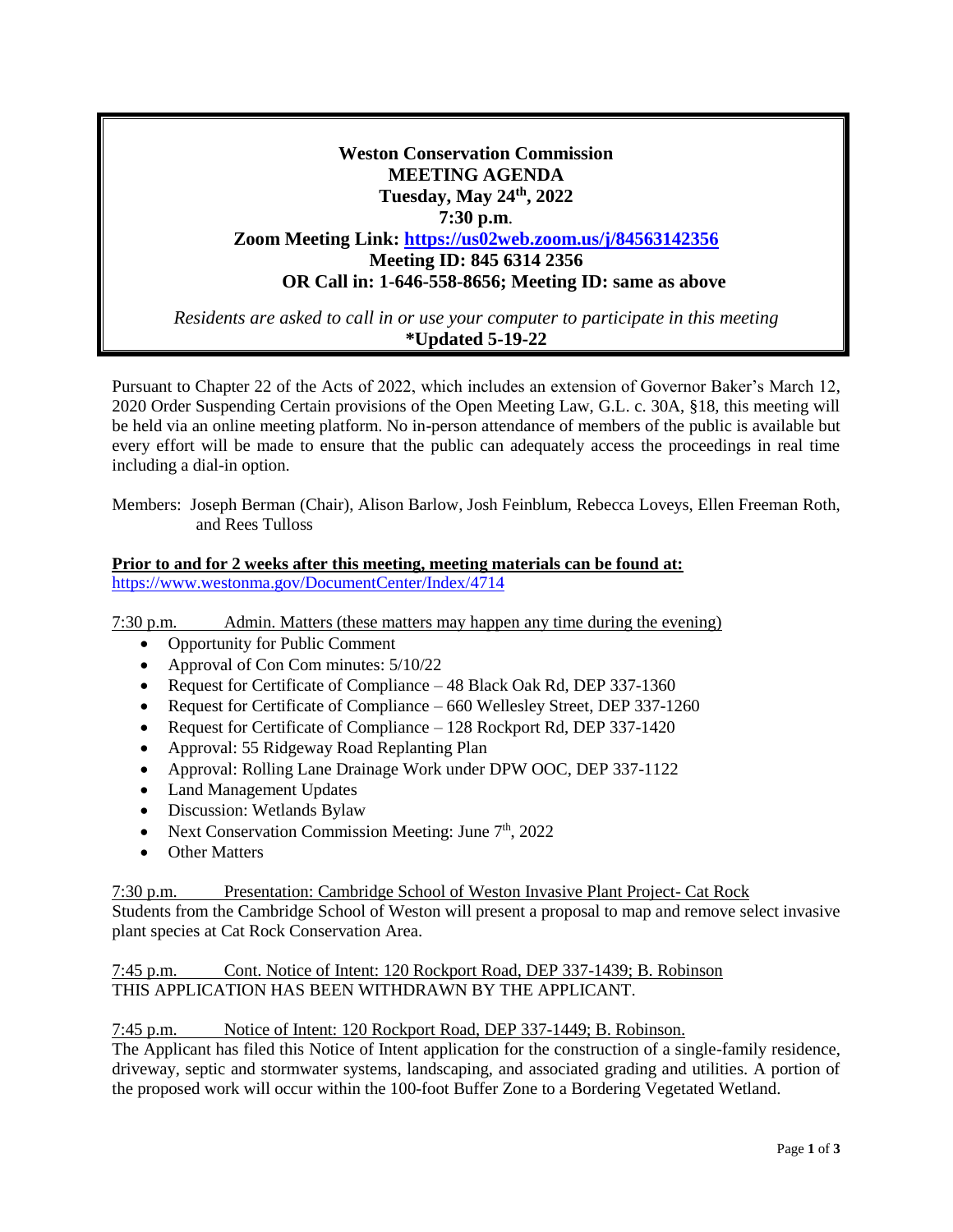## 8:00 p.m. Notice of Intent: 164 Orchard Avenue, DEP 337-1450; K. Goldie

The applicant has filed this Notice of Intent for landscaping and hardscaping, construction of a bio-retention stormwater management system, and site grading associated with a pool/outdoor living space. A portion of the proposed work will occur within the 100-foot Buffer Zone to a Bordering Vegetated Wetland.

### 8:15 p.m. Request for Determination of Applicability: 11 Briar Lane, DOA 2022-009; D. Gilbane

The applicant has filed this Request for Determination of Applicability for installation of an in-ground pool and patio, perimeter fence, landscaping and associated site work. A portion of the proposed work falls within the 100-foot Buffer Zone to a Bordering Vegetated Wetland.

### 8:30 p.m. Tree Removal Request: 118 Pine Street; H. Dong

Haodi Dong, 118 Pine Street, is requesting permission to remove 15 trees within the 100-foot Buffer Zone to Bordering Vegetated Wetland and 200-foot Riverfront Area under the Conservation Commission's Tree Removal Policy for Landowners.

### 8:45 p.m. Presentation: Native Plantings at Sunset Corner\*

The Weston Plant Pollinator Alliance is seeking approval from the Commission to remove invasive plants and install a native plant demonstration garden at Sunset Corner in the Highland Town Forest

### 9:00 p.m. Cont. Notice of Intent: 355 Highland Street, DEP 337-1435; N. Keramaris

The applicant has filed this Notice of Intent for the removal of the existing dwelling and construction of a new single-family dwelling and its appurtenances. Proposed work within 100-feet of a Bordering Vegetated Wetland includes grading associated with the construction of the proposed dwelling, construction of a portion of steps with retaining walls, construction of a subsurface drainage structure and associated drain lines, constructed of a fence, and tree clearing as well as invasive plant removal and replanting.

### 9:15 p.m. Cont. Notice of Intent: 141 Cherry Brook Rd, DEP File 337-1447; S. Hsu

The applicant has filed this Notice of Intent for the construction of a driveway, addition to the existing residence and new sewage disposal system. Grading and vegetation removal associated with these improvements falls within the 100-foot Buffer Zone to a Bordering Vegetated Wetland.

### **Remote Online Attendance and/or Call-in Participation Instructions**

- To use Zoom with video on a smart phone or tablet you must download the Zoom app first. After you've downloaded the app, enter the Zoom Meeting ID.
- To use Zoom on a computer, you have to download an installer the first time you join a meeting, which you'll automatically be asked to do. After that, you'll join meetings automatically when you click on the meeting link.
- Use the call-in number to join the meeting in audio-only mode. The call-in number is access if your computer doesn't have a microphone/speaker.
- You will be entered into a "waiting room" prior to joining the meeting.
- If you are calling in on a phone, please keep yourself on mute. You can unmute yourself by pressing \*6